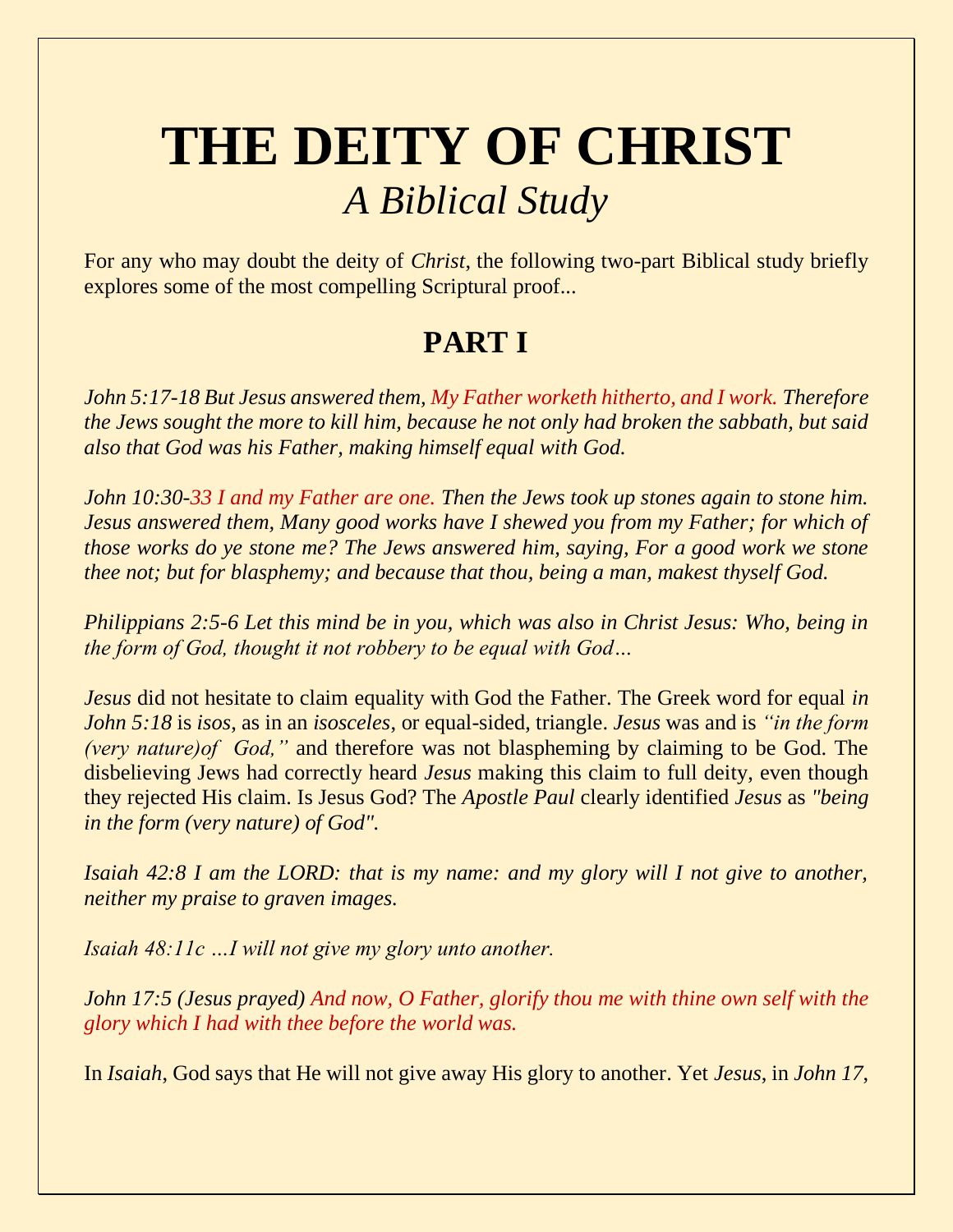is expecting to receive again the divine glory He shared with the Father before the world began. If *Jesus* were not deity, this would be a contradiction.

*Micah 5:2 But thou, Bethlehem Ephratah, though thou be little among the thousands of Judah, yet out of thee shall he come forth unto me that is to be ruler in Israel; whose goings forth have been from of old, from everlasting.*

*Jesus*, whose earthly birth is prophesied here, is said to be *"from of old, from everlasting"*. He is not a created being, but rather, He has existed from all eternity.

*Revelation 1:8, 17-18 I am Alpha and Omega, the beginning and the ending, saith the Lord, which is, and which was, and which is to come, the Almighty… And when I saw him, I fell at his feet as dead. And he laid his right hand upon me, saying unto me, Fear not; I am the first and the last: I am he that liveth, and was dead; and, behold, I am alive for evermore, Amen; and have the keys of hell and of death.*

*Revelation 22:12-13, 16 And, behold, I come quickly; and my reward is with me, to give every man according as his work shall be. I am Alpha and Omega, the beginning and the end, the first and the last... I Jesus have sent mine angel to testify unto you these things in the churches. I am the root and the offspring of David, and the bright and morning star... I Jesus have sent mine angel to testify unto you these things in the churches. I am the root and the offspring of David, and the bright and morning star.* 

Note the glorious titles of *"the Alpha and the Omega," "the Beginning and the End," "the First and the Last," "the Almighty," "the Lord God, who is, and who was, and who is to come."* All these titles are of Deity and each one is specifically applied to *Jesus*. The *Book of Revelation* is the revelation of *Jesus* the *Divine Son.*

*Isaiah 7:14 Therefore the Lord himself shall give you a sign; Behold, a virgin shall conceive, and bear a son, and shall call his name Immanuel.* 

*Matthew 1:23 Behold, a virgin shall be with child, and shall bring forth a son, and they shall call his name Emmanuel, which being interpreted is, God with us.* 

*Isaiah* gave us this glorious prophecy of *Jesus'* virgin birth. *Matthew* amplifies the prophecy by identifying this promised Son as *"Immanuel — which means 'God with us.' " Jesus* is *"GOD with us"! "A son",* yes. But also *"God"!* This is a clear, straightforward affirmation of the divinity of *Jesus Christ.*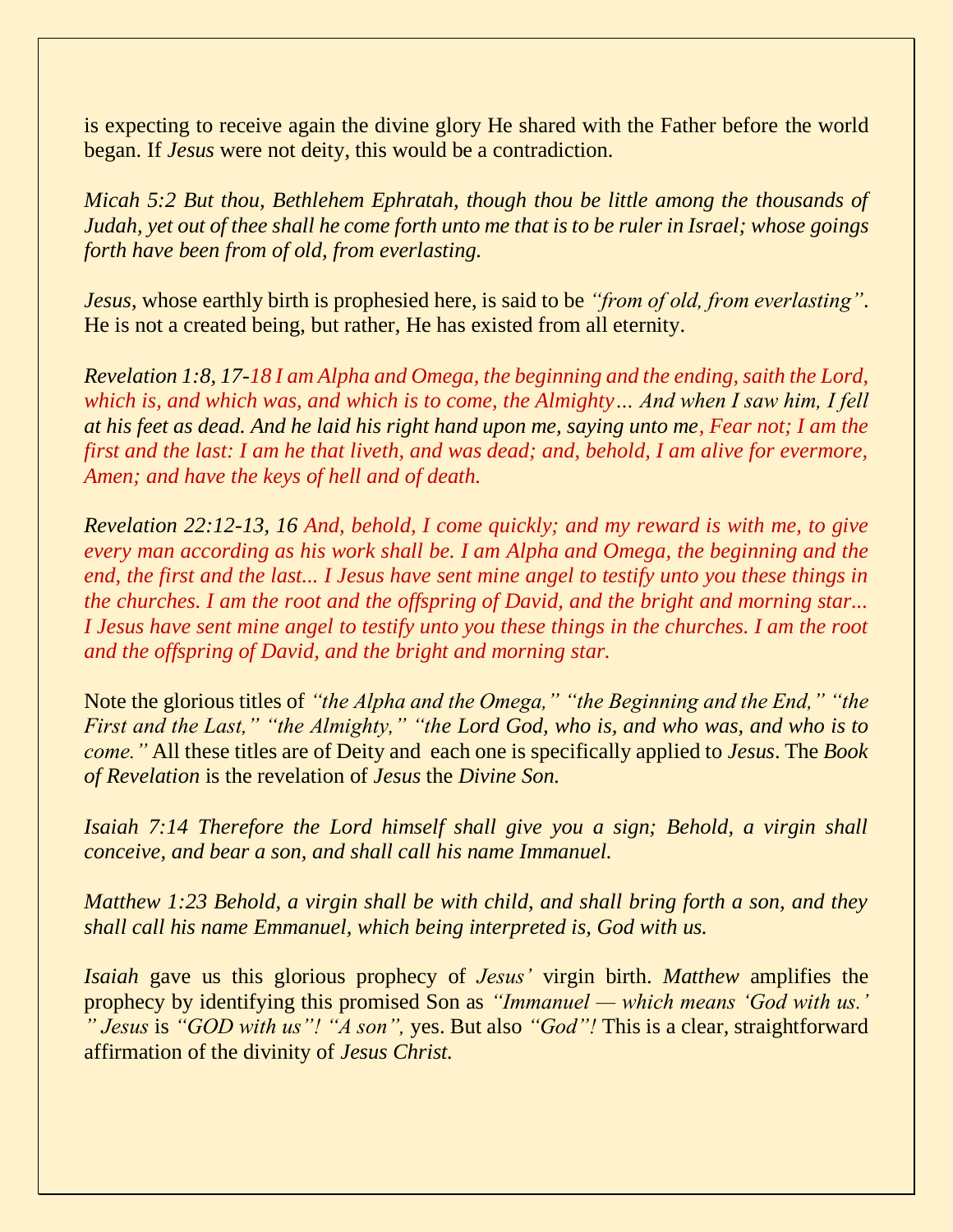*Isaiah 9:6 For unto us a child is born, unto us a son is given: and the government shall be upon his shoulder: and his name shall be called Wonderful, Counsellor, The mighty God, The everlasting Father, The Prince of Peace.* 

*Jesus*, the prophesied son, *"will be called...Mighty God."*

*John 20:27-28 Then saith he to Thomas, Reach hither thy finger, and behold my hands; and reach hither thy hand, and thrust it into my side: and be not faithless, but believing. And Thomas answered and said unto him, My Lord and my God.*

The *Apostle Thomas* correctly addressed *Jesus* as *"My Lord and my God."* Is *Jesus* God? That is precisely how the *Apostle Thomas* described Him, with no contradiction offered by *Jesus*.

*Psalm 45:6 Thy throne, O God, is for ever and ever: the sceptre of thy kingdom is a right sceptre.*

*Hebrews 1:8 But unto the Son he saith, Thy throne, O God, is for ever and ever: a sceptre of righteousness is the sceptre of thy kingdom.* 

*"Thy throne, O God"* — The Old Testament Hebrew word used here is Elohim, used for *"God"* well over a thousand times in the Bible. This exact scripture from the Psalm is quoted in Hebrews and is applied to *Jesus* the Son. Jesus is God! Not just *"a god,"* as some would have us believe. The New Testament Greek word for "God" that is specifically applied to *Jesus* in *Hebrews 1:8* is *Theos*, used for *"God"* over 1,300 times in the New Testament. So is *Jesus "God"*? That's precisely what God the Father called Him!

*John 1:1, 14 In the beginning was the Word, and the Word was with God, and the Word was God...And the Word was made flesh, and dwelt among us, (and we beheld his glory, the glory as of the only begotten of the Father,) full of grace and truth.* 

*Jesus* is called *"the Word",* the *Logos*, of God. As the *Logos*, He is the manifestation or expression of God to us, *"the image of the invisible God" (Colossians 1:15). "(He is) the brightness of his glory, and the express image of his person" (Hebrews 1:3)*. He was *"begotten of the Father."* As the *Logos, Jesus "the Word was with God, and the Word [Jesus] was God."*

*Exodus 34:14 For thou shalt worship no other god: for the LORD, whose name is Jealous, is a jealous Go…*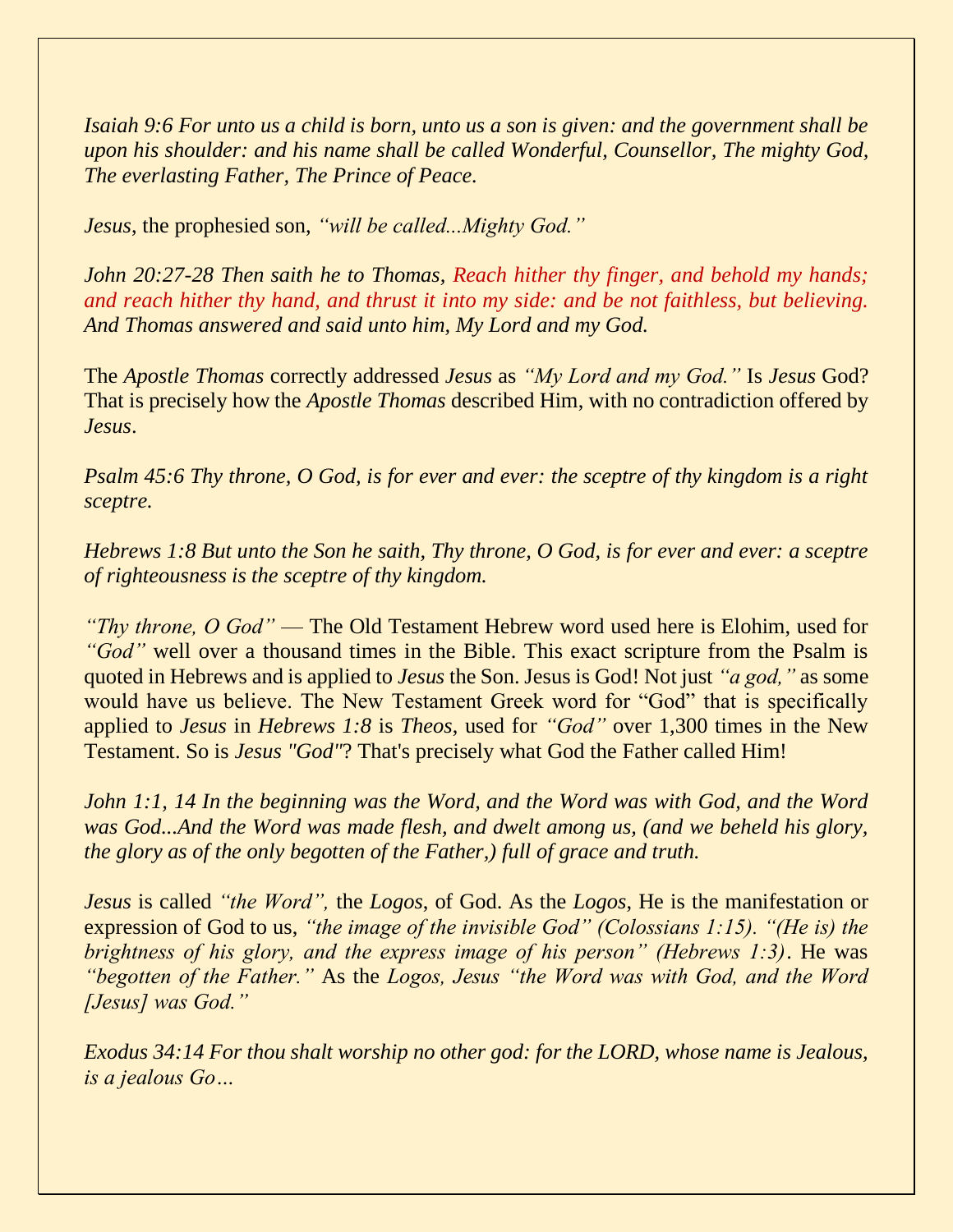*Matthew 4:10 Then saith Jesus unto him, Get thee hence, Satan: for it is written, Thou shalt worship the Lord thy God, and him only shalt thou serve.* 

*Hebrews 1:6 And again, when he bringeth in the firstbegotten into the world, he saith, And let all the angels of God worship him.* 

In Exodus, God commands that He alone be worshiped. *Jesus* reiterated the commandment to worship God only. Yet God the Father's command in *Hebrews 1:6* that His angels worship the Son indicates that the Son is indeed God. If *Jesus* were not Deity, God in the flesh, this would be idolatry.

*1 Timothy 3:16 And without controversy great is the mystery of godliness: God was manifest in the flesh, justified in the Spirit, seen of angels, preached unto the Gentiles, believed on in the world, received up into glory.*

*"GOD was manifest in the flesh",* clearly taken in context is referring *Jesus*.

*Genesis 1:1 In the beginning God created the heaven and the earth.* 

*Hebrews 3:4 For every house is builded by some man; but he that built all things is God.*

*Colossians 1:15-17 Who is the image of the invisible God, the firstborn of every creature: For by him were all things created, that are in heaven, and that are in earth, visible and invisible, whether they be thrones, or dominions, or principalities, or powers: all things were created by him, and for him: And he is before all things, and by him all things consist.* 

*John 1:1-3, 10 In the beginning was the Word, and the Word was with God, and the Word was God. The same was in the beginning with God. All things were made by him; and without him was not any thing made that was made… He was in the world, and the world was made by him, and the world knew him not.* 

The Bible speaks of both God the Father and *Jesus* being Creator of all. *Jesus* is Deity, the Co-Creator.

*John 5:22-23 For the Father judgeth no man, but hath committed all judgment unto the Son: That all men should honour the Son, even as they honour the Father. He that honoureth not the Son honoureth not the Father which hath sent him.* 

*Jesus* is to be given equal honor with the Father.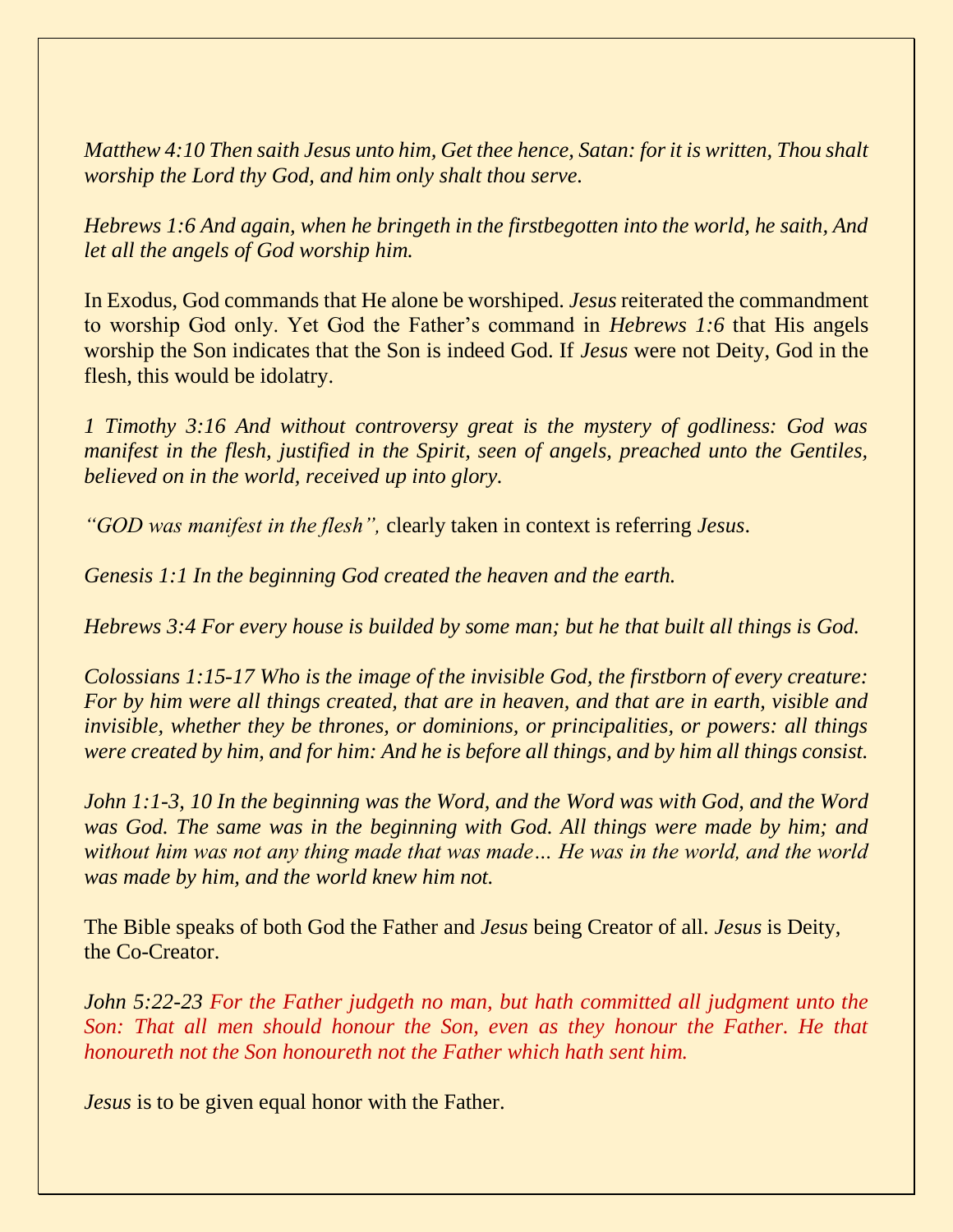*Matthew 28:19 Go ye therefore, and teach all nations, baptizing them in the name of the Father, and of the Son, and of the Holy Ghost…*

In His Great Commission baptismal command, *Jesus* said to baptize in the name (not "names") of Father, Son, and Holy Spirit. There is a strong implication of co-equality among Father, Son and Holy Spirit in this verse.

*Psalm 23:1 The LORD is my shepherd; I shall not want.* 

*Ezekiel 34:31 And ye my flock, the flock of my pasture, are men, and I am your God, saith the Lord GOD.* 

*John 10:14 I am the good shepherd, and know my sheep, and am known of mine.* 

*Hebrews 13:20 Now the God of peace, that brought again from the dead our Lord Jesus, that great shepherd of the sheep, through the blood of the everlasting covenant.*

Often in the Old Testament God is referred to as the Shepherd of His flock, His people. Jesus said of Himself, *"I am the good shepherd."*

*Acts 20:28 Take heed therefore unto yourselves, and to all the flock, over the which the Holy Ghost hath made you overseers, to feed the church of God, which he hath purchased with his own blood.* 

*"...God...His own blood"*! The blood of *Jesus Christ*, shed for our redemption, is called God's own blood. The blood of Deity, nothing less.

*Isaiah 8:13-14 Sanctify the LORD of hosts himself; and let him be your fear, and let him be your dread. And he (the Lord Almighty) shall be for a sanctuary; but for a stone of stumbling and for a rock of offence to both the houses of Israel, for a gin and for a snare to the inhabitants of Jerusalem.* 

*1 Peter 2:4, 7-8a To whom coming, as unto a living stone, disallowed indeed of men, but chosen of God, and precious…Unto you therefore which believe he is precious: but unto them which be disobedient, the stone which the builders disallowed, the same is made the head of the corner, And a stone of stumbling, and a rock of offence...*

It is evident that the *"stone"* that causes men to stumble and [the] *"rock of offense"* of *Isaiah* and *Peter* are one and the same. The wording in the Old and New Testaments is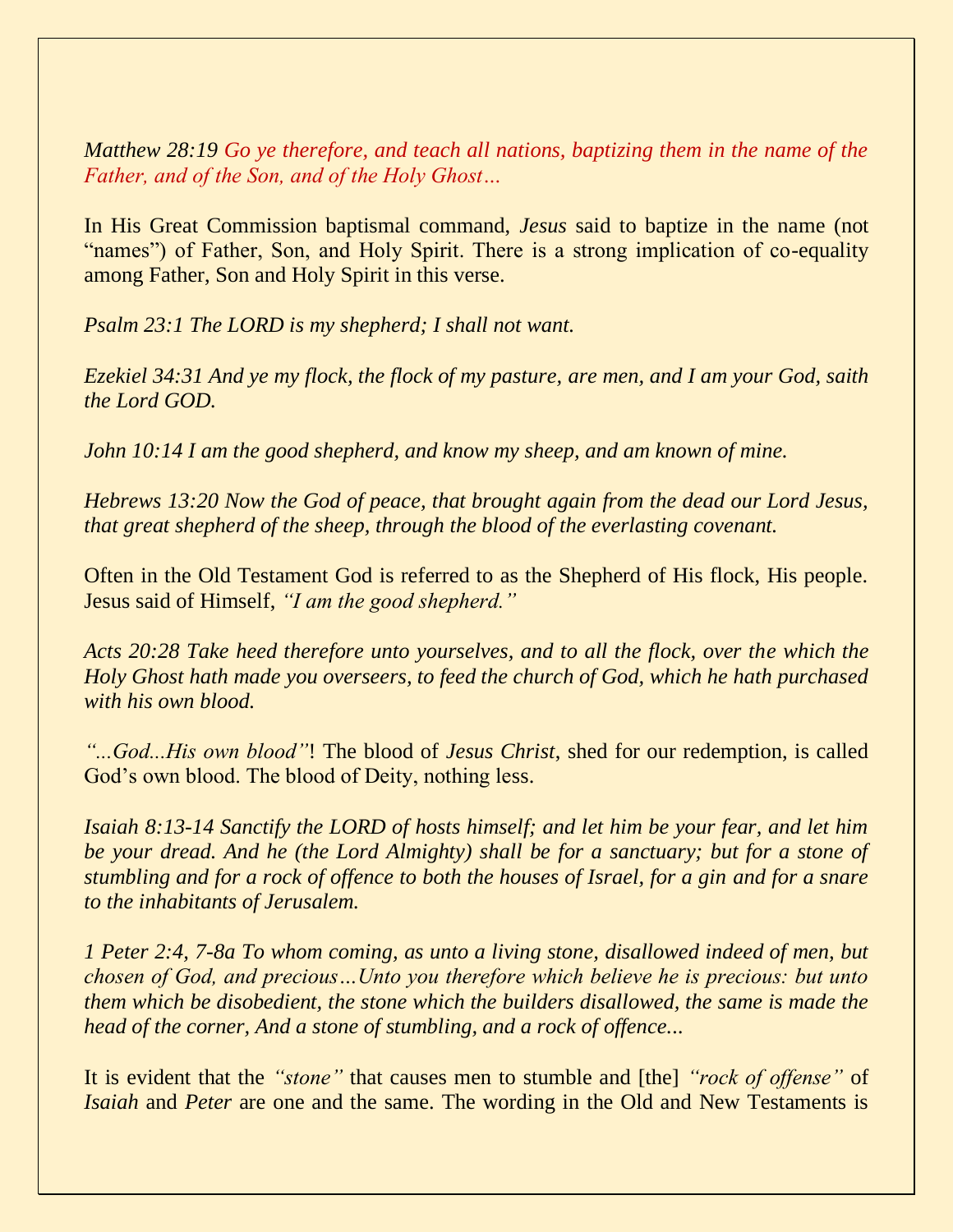identical. Peter knows Him as *Jesus Christ*; *Isaiah* calls Him *"The Lord Almighty".* The name *"the Lord Almighty"* is used in the Bible, then, to identify both *God the Son* and *God the Father.*

*Exodus 3:13-14 And Moses said unto God, Behold, when I come unto the children of Israel, and shall say unto them, The God of your fathers hath sent me unto you; and they shall say to me, What is his name? what shall I say unto them? And God said unto Moses, I AM THAT I AM: and he said, Thus shalt thou say unto the children of Israel, I AM hath sent me unto you.* 

*John 8:58-59 Jesus said unto them, Verily, verily, I say unto you, Before Abraham was, I am. Then took they up stones to cast at him: but Jesus hid himself, and went out of the temple, going through the midst of them, and so passed by.* 

•A disclaimer seems to be in order here. We are not teaching that *Jesus Christ* IS the Father (He is not). We are asserting, as the Scriptures teach, that *Jesus* is God AND that the Father is God. To pursue that line of thought any farther necessitates a study of the doctrine of the Trinity — a classic and valid truth of orthodox Christianity, but not the subject of this study. In this undertaking we are establishing that the Scriptures affirm the full deity of *Jesus Christ*, the Son of God. Again, we are not suggesting that *Jesus* is the Father (He is not), but that *Jesus* is fully God ("true man and true God," as the early Christians declared) and thereby coequal and coeternal with God the Father.

## **PART II**

God identified Himself to Moses by the name "I AM". Jesus identified Himself to the Jews as that very same "I AM". The Jews knew exactly what He was claiming and sought to stone Him for such perceived blasphemy — that is, His (true) claim to be the "I AM" who spoke to Moses.

*Isaiah 11:1-2 And there shall come forth a rod out of the stem of Jesse, and a Branch shall grow out of his roots: And the spirit of the LORD shall rest upon him, the spirit of wisdom and understanding, the spirit of counsel and might, the spirit of knowledge and of the fear of the LORD…* 

*Jeremiah 23:5-6 Behold, the days come, saith the LORD, that I will raise unto David a righteous Branch, and a King shall reign and prosper, and shall execute judgment and justice in the earth. In his days Judah shall be saved, and Israel shall dwell safely: and this is his name whereby he shall be called, THE LORD OUR RIGHTEOUSNESS.*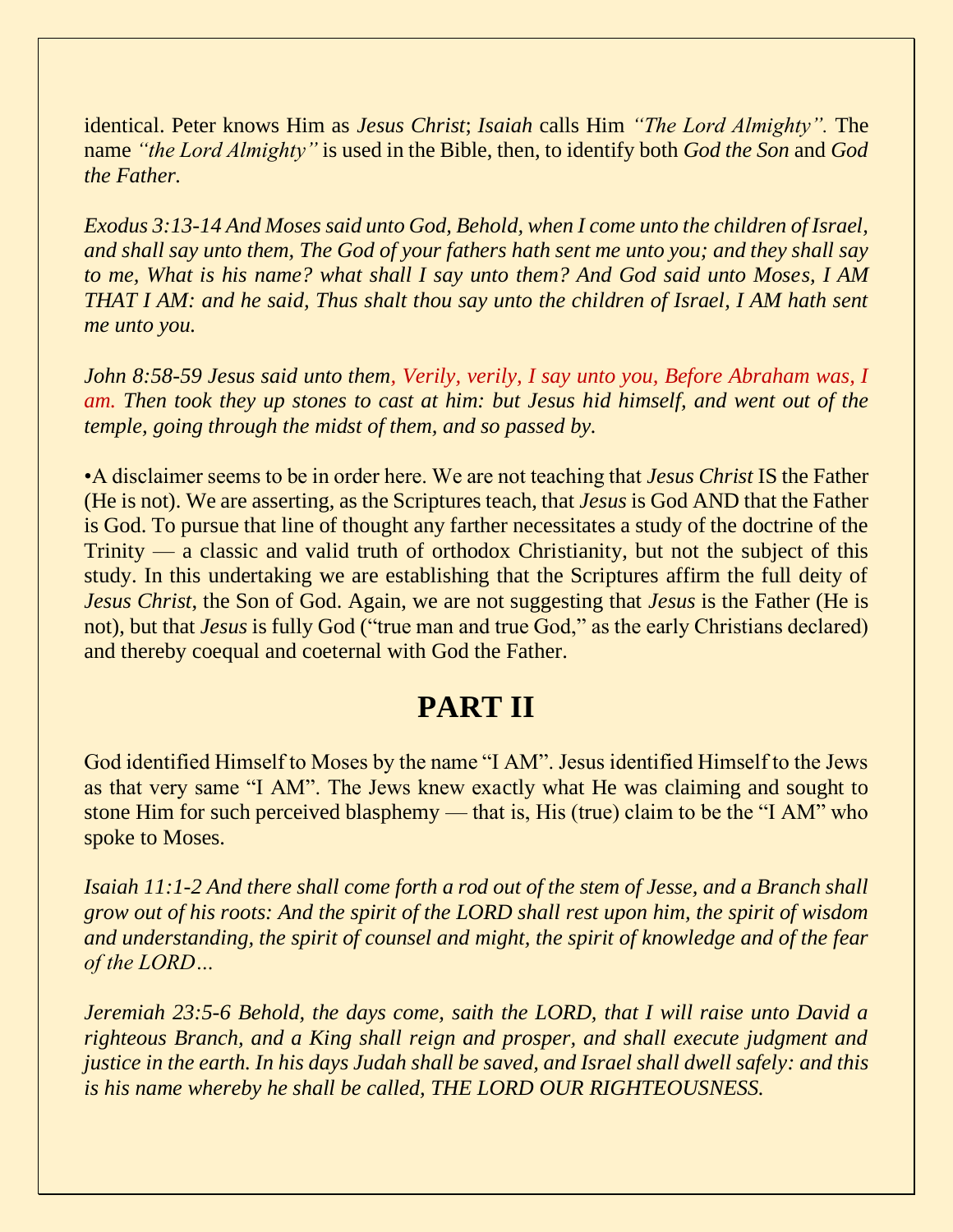*Jesus Christ* is the Lord's Branch from the line of David. Jeremiah prophesied that the name of this Branch would be "The Lord our Righteousness" — in Hebrew, JEHOVAH-TSIDKENU. The divine name JEHOVAH is applied to *Jesus Christ.*

*Isaiah 40:3 The voice of him that crieth in the wilderness, Prepare ye the way of the LORD, make straight in the desert a highway for our God.* 

*Mark 1:1-3 The beginning of the gospel of Jesus Christ, the Son of God; As it is written in the prophets, Behold, I send my messenger before thy face, which shall prepare thy way before thee. The voice of one crying in the wilderness, Prepare ye the way of the Lord, make his paths straight.*

*Isaiah* speaks of a messenger preparing the way for *"the Lord".* Mark shows that *Isaiah's* prophecy spoke of John the Baptist's preparing for the coming of *JESUS*! Truly He is *"our Lord".* It is small wonder that *Thomas*, beholding the resurrected Son, could cry, *"My Lord and my God!" (John 20:28)*. It is quite evident from his words that the apostle *Thomas* had correctly perceived the deity of *Jesus Christ.*

*Hebrews 3:3-4 For this man was counted worthy of more glory than Moses, inasmuch as he who hath builded the house hath more honour than the house. For every house is builded by some man; but he that built all things is God.*

In verse 3 *Jesus* is the builder. In verse 4 God is the builder of all.

*Isaiah 48:12-13, 17 Hearken unto me, O Jacob and Israel, my called; I am he; I am the first, I also am the last. Mine hand also hath laid the foundation of the earth, and my right hand hath spanned the heavens: when I call unto them, they stand up together… Thus saith the LORD, thy Redeemer, the Holy One of Israel; I am the LORD thy God which teacheth thee to profit, which leadeth thee by the way that thou shouldest go.* 

*Revelation 1:17-18 And when I saw him, I fell at his feet as dead. And he laid his right hand upon me, saying unto me, Fear not; I am the first and the last: I am he that liveth, and was dead; and, behold, I am alive for evermore, Amen; and have the keys of hell and of death.* 

*Jesus*, the resurrected, ever-living Son of God, calls Himself *"the First and the Last"*, a divine title ascribed to *"the Lord thy God"* in Isaiah.

*Titus 1:3-4 But hath in due times manifested his word through preaching, which is*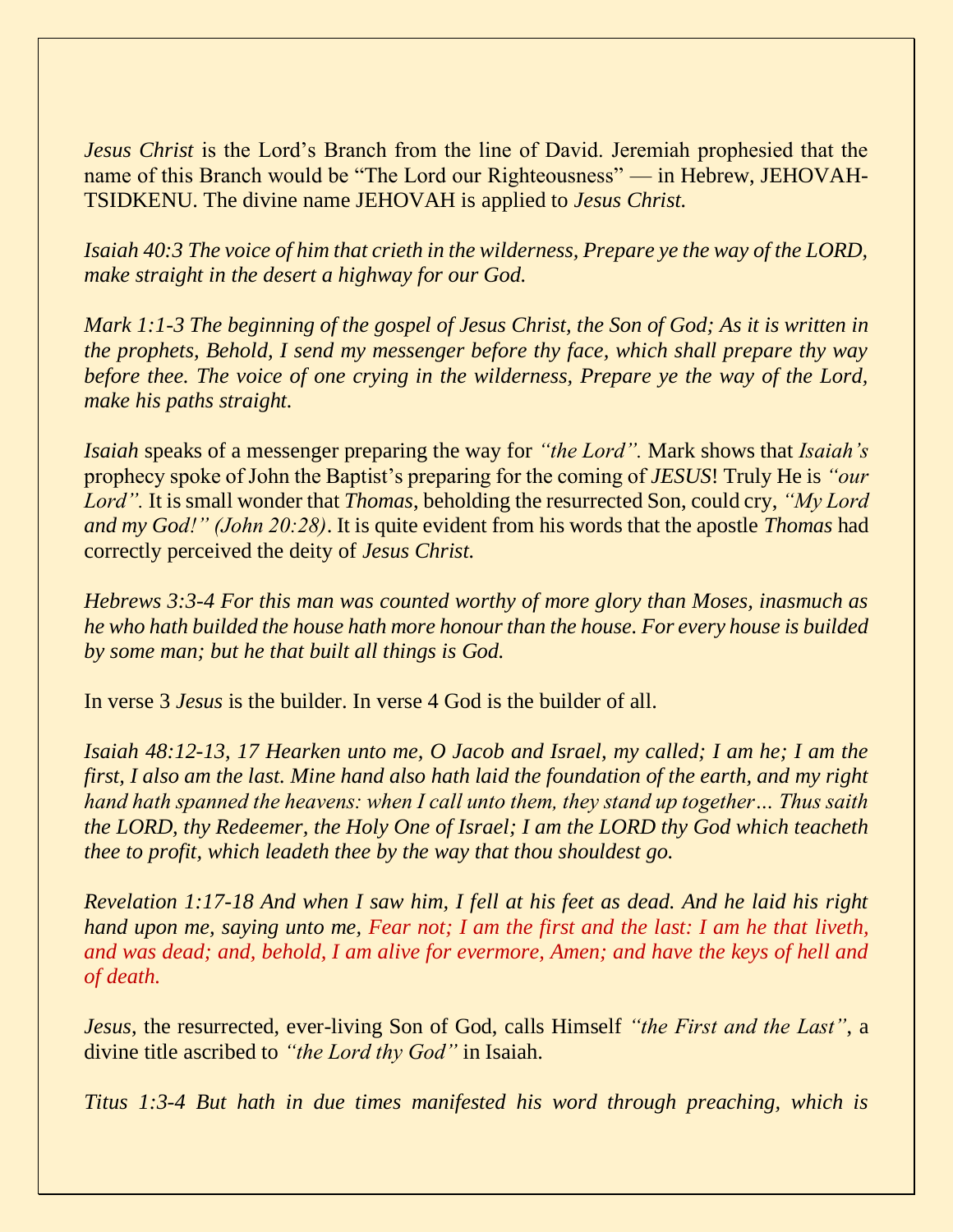*committed unto me according to the commandment of God our Saviour; To Titus, mine own son after the common faith: Grace, mercy, and peace, from God the Father and the Lord Jesus Christ our Saviour.*

Note: *"God our Savior"* (vs. 3) and *"Christ Jesus our Savior"* (vs. 4). *Jesus Christ* is God; *Jesus Christ* is also the Savior.

*Mark 2:5, 7 When Jesus saw their faith, he said unto the sick of the palsy, Son, thy sins be forgiven thee…Why doth this man thus speak blasphemies? who can forgive sins but God only?* 

*Jesus* obviously possessed the authority to forgive sins, an authority that belongs uniquely to God.

*Isaiah 43:12b, 14-15 … ye are my witnesses, saith the LORD, that I am God… Thus saith the LORD, your redeemer, the Holy One of Israel; For your sake I have sent to Babylon, and have brought down all their nobles, and the Chaldeans, whose cry is in the ships. I am the LORD, your Holy One, the creator of Israel, your King.* 

*Hosea 11:9b …for I am God, and not man; the Holy One in the midst of thee: and I will not enter into the city.* 

*Mark 1:24 Saying, Let us alone; what have we to do with thee, thou Jesus of Nazareth? art thou come to destroy us? I know thee who thou art, the Holy One of God.* 

*Acts 3:14-15 But ye denied the Holy One and the Just, and desired a murderer to be granted unto you; And killed the Prince of life, whom God hath raised from the dead; whereof we are witnesses.* 

*"The Holy One"*, a title applied often to Jehovah (or Yahweh) God, is specifically applied in the New Testament to *Jesus Christ.*

*Deuteronomy 10:17 For the LORD your God is God of gods, and Lord of lords, a great God, a mighty, and a terrible, which regardeth not persons, nor taketh reward: 1 Timothy 6:15 Which in his times he shall shew, who is the blessed and only Potentate, the King of kings, and Lord of lords;*

*Revelation 17:14 These shall make war with the Lamb, and the Lamb shall overcome them: for he is Lord of lords, and King of kings: and they that are with him are called, and chosen, and faithful.*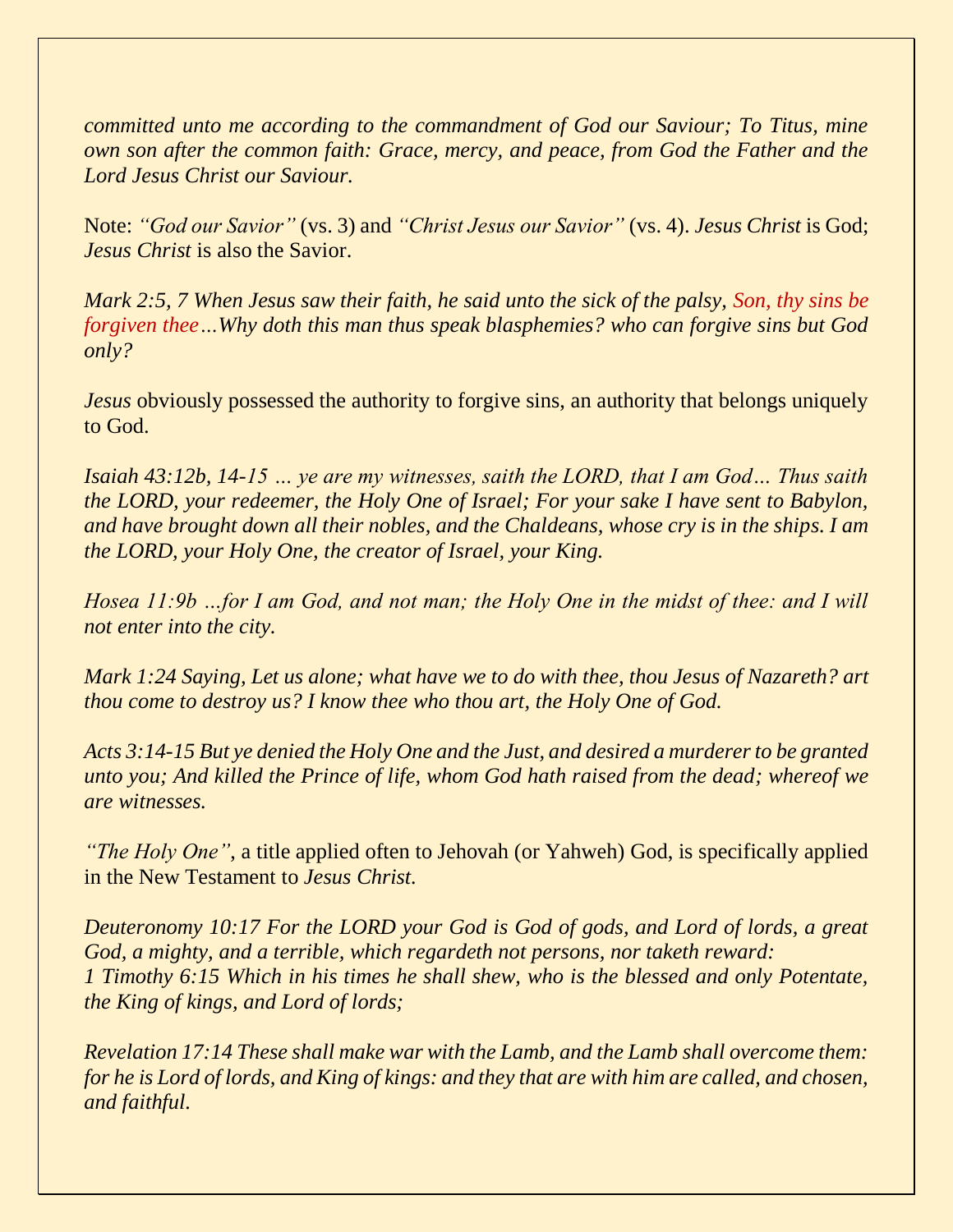*Jesus* is called *"Lord of lords"* and *"King of kings"* —titles ascribed elsewhere in Scripture to God.

*Isaiah 45:22-23 Look unto me, and be ye saved, all the ends of the earth: for I am God, and there is none else. I have sworn by myself, the word is gone out of my mouth in righteousness, and shall not return, That unto me every knee shall bow, every tongue shall swear.* 

*Philippians 2:10-11 That at the name of Jesus every knee should bow, of things in heaven, and things in earth, and things under the earth; And that every tongue should confess that Jesus Christ is Lord, to the glory of God the Father.* 

In the act of bowing the knee to and confessing *Jesus*, we are worshiping God, for He has said, *"every knee shall bow" and "every tongue should confess".*

*Deuteronomy 32:3-4 Because I will publish the name of the LORD: ascribe ye greatness unto our God. He is the Rock, his work is perfect: for all his ways are judgment: a God of truth and without iniquity, just and right is he.*

*1 Corinthians 10:1, 4 Moreover, brethren, I would not that ye should be ignorant, how that all our fathers were under the cloud, and all passed through the sea…And did all drink the same spiritual drink: for they drank of that spiritual Rock that followed them: and that Rock was Christ.*

*"Our God...the Rock"*, of whom *Moses* wrote, is said by the *Apostle Paul* to be *Jesus*. A related truth clearly reinforced by *Paul's* statement is the preexistence of Christ prior to His earthly incarnation.

*.*

*John 5:21 For as the Father raiseth up the dead, and quickeneth them; even so the Son quickeneth whom he will.* 

*Jesus* the Son possesses the same life-giving power that God the Father has. The power to bring life from death is uniquely a prerogative of divinity.

*Joel 2:32 And it shall come to pass, that whosoever shall call on the name of the LORD shall be delivered: for in mount Zion and in Jerusalem shall be deliverance, as the LORD hath said, and in the remnant whom the LORD shall call.* 

*Acts 4:10-12 Be it known unto you all, and to all the people of Israel, that by the name of*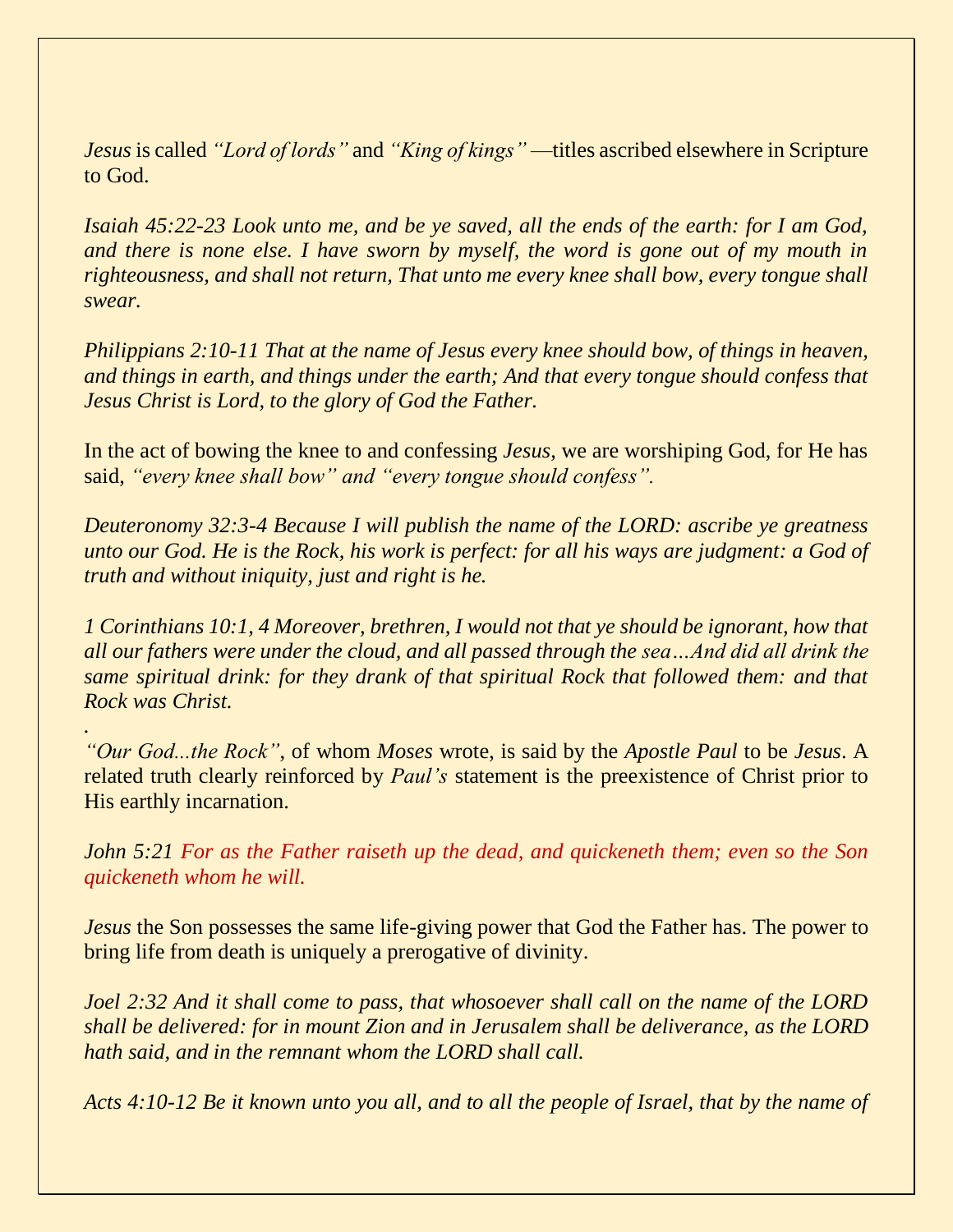*Jesus Christ of Nazareth, whom ye crucified, whom God raised from the dead, even by him doth this man stand here before you whole. This is the stone which was set at nought of you builders, which is become the head of the corner. Neither is there salvation in any other: for there is none other name under heaven given among men, whereby we must be saved.* 

The *Prophet Joel* exhorts us to call upon the divine name — the Lord (Hebrew = Jehovah, or Yahweh) — for salvation. *Peter* quotes this exact verse (Acts 2:21) and tells us (Acts 4:12) that salvation is found in the name of *Jesus Christ.* The *Apostle Paul* similarly urges that *"that every tongue should confess that Jesus Christ is Lord, to the glory of God the Father* " (Philippians 2:11).

*Hebrews 7:1, 3 For this Melchisedec, king of Salem, priest of the most high God, who met Abraham returning from the slaughter of the kings, and blessed him…Without father, without mother, without descent, having neither beginning of days, nor end of life; but made like unto the Son of God; abideth a priest continually.*

*Melchizedek*, who appeared to *Abraham* in *Genesis 14*, is a "Christophany," an appearance of a being representing *Jesus*. The writer to the Hebrews in chapter seven makes this same association. And of this remarkable being who is *"like the Son of God"* the author describes as *"having neither beginning of days, nor end of life"*. This is another powerful declaration of the eternal preexistence of *Jesus Christ* — a trait only applicable to a fully Divine Being. None short of Deity can claim eternal existence both past and future.

*1 John 5:20 And we know that the Son of God is come, and hath given us an understanding, that we may know him that is true, and we are in him that is true, even in his Son Jesus Christ. This is the true God, and eternal life.*

*"...Jesus Christ. This is the true God",* is as unmistakable a declaration of the divinity of *Jesus Christ* as one can find in the Scriptures.

*Titus 2:13 Looking for that blessed hope, and the glorious appearing of the great God and our Saviour Jesus Christ…*

The *Apostle Paul* recognized *Jesus* as *"our great God and our Savior".* This is a forthright assertion of the deity of Christ.

*2 Peter 1:1 Simon Peter, a servant and an apostle of Jesus Christ, to them that have obtained like precious faith with us through the righteousness of God and our Saviour Jesus Christ:*